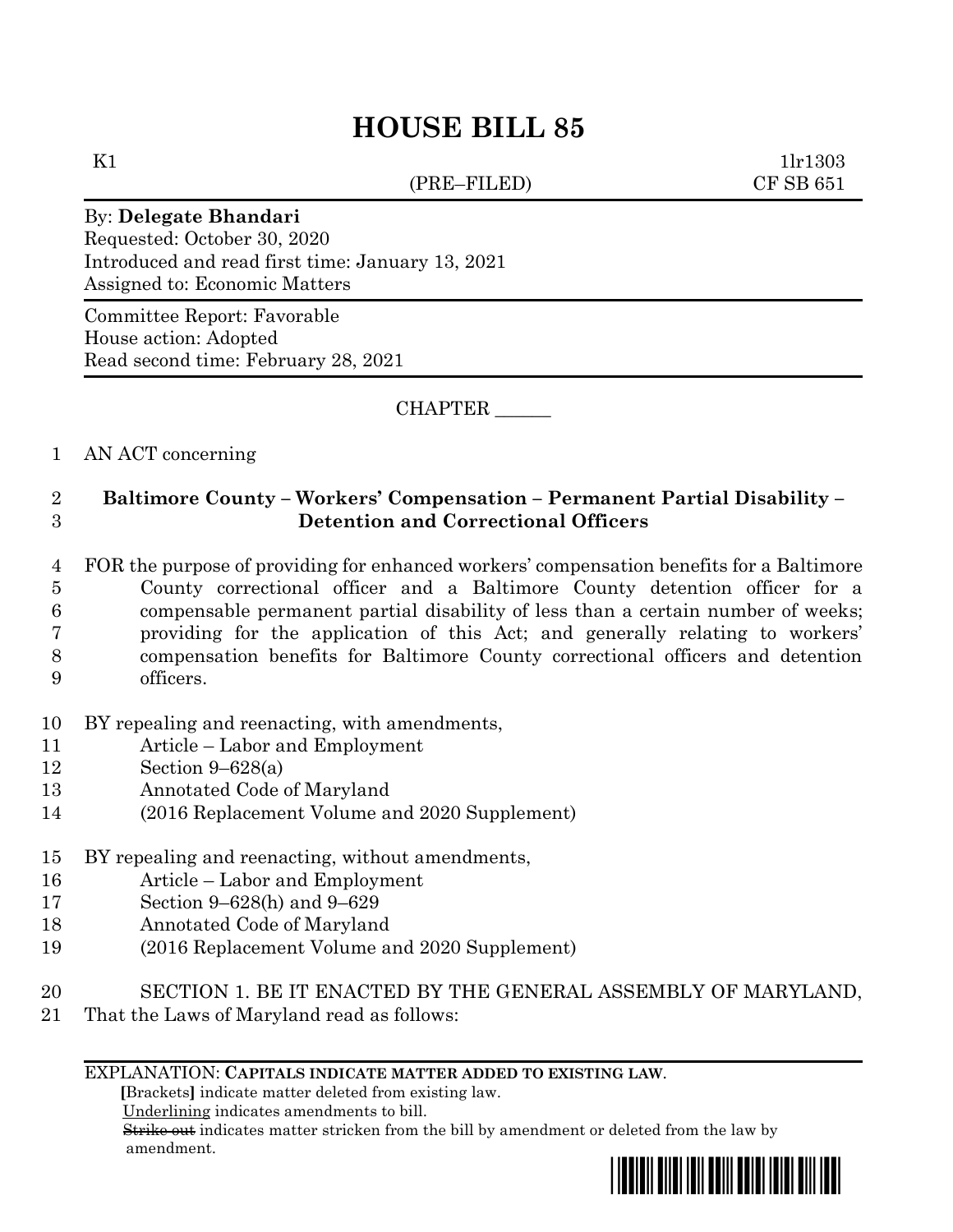|                  | $\sqrt{2}$                                                                                                                                                                                                           |                                                  |       | <b>HOUSE BILL 85</b>                                               |  |  |  |
|------------------|----------------------------------------------------------------------------------------------------------------------------------------------------------------------------------------------------------------------|--------------------------------------------------|-------|--------------------------------------------------------------------|--|--|--|
| 1                |                                                                                                                                                                                                                      |                                                  |       | <b>Article - Labor and Employment</b>                              |  |  |  |
| $\overline{2}$   | $9 - 628.$                                                                                                                                                                                                           |                                                  |       |                                                                    |  |  |  |
| $\boldsymbol{3}$ | (a)                                                                                                                                                                                                                  | In this section, "public safety employee" means: |       |                                                                    |  |  |  |
| 4                |                                                                                                                                                                                                                      | (1)                                              |       | a firefighter, fire fighting instructor, or paramedic employed by: |  |  |  |
| 5                |                                                                                                                                                                                                                      |                                                  | (i)   | a municipal corporation;                                           |  |  |  |
| 6                |                                                                                                                                                                                                                      |                                                  | (ii)  | a county;                                                          |  |  |  |
| 7                |                                                                                                                                                                                                                      |                                                  | (iii) | the State;                                                         |  |  |  |
| 8                |                                                                                                                                                                                                                      |                                                  | (iv)  | the State Airport Authority; or                                    |  |  |  |
| 9                |                                                                                                                                                                                                                      |                                                  | (v)   | a fire control district;                                           |  |  |  |
| 10<br>11<br>12   | a volunteer firefighter or volunteer ambulance, rescue, or advanced life<br>(2)<br>support worker who is a covered employee under $\S 9-234$ of this title and who provides<br>volunteer fire or rescue services to: |                                                  |       |                                                                    |  |  |  |
| 13               |                                                                                                                                                                                                                      |                                                  | (i)   | a municipal corporation;                                           |  |  |  |
| 14               |                                                                                                                                                                                                                      |                                                  | (ii)  | a county;                                                          |  |  |  |
| 15               |                                                                                                                                                                                                                      |                                                  | (iii) | the State;                                                         |  |  |  |
| 16               |                                                                                                                                                                                                                      |                                                  | (iv)  | the State Airport Authority; or                                    |  |  |  |
| 17               |                                                                                                                                                                                                                      |                                                  | (v)   | a fire control district;                                           |  |  |  |
| 18               |                                                                                                                                                                                                                      | (3)<br>a police officer employed by:             |       |                                                                    |  |  |  |
| 19               |                                                                                                                                                                                                                      |                                                  | (i)   | a municipal corporation;                                           |  |  |  |
| 20               |                                                                                                                                                                                                                      |                                                  | (ii)  | a county;                                                          |  |  |  |
| 21               |                                                                                                                                                                                                                      |                                                  | (iii) | the State;                                                         |  |  |  |
| 22               |                                                                                                                                                                                                                      |                                                  | (iv)  | the State Airport Authority;                                       |  |  |  |
| 23<br>24         | or                                                                                                                                                                                                                   |                                                  | (v)   | the Maryland–National Capital Park and Planning Commission;        |  |  |  |
| 25               |                                                                                                                                                                                                                      |                                                  | (vi)  | the Washington Metropolitan Area Transit Authority;                |  |  |  |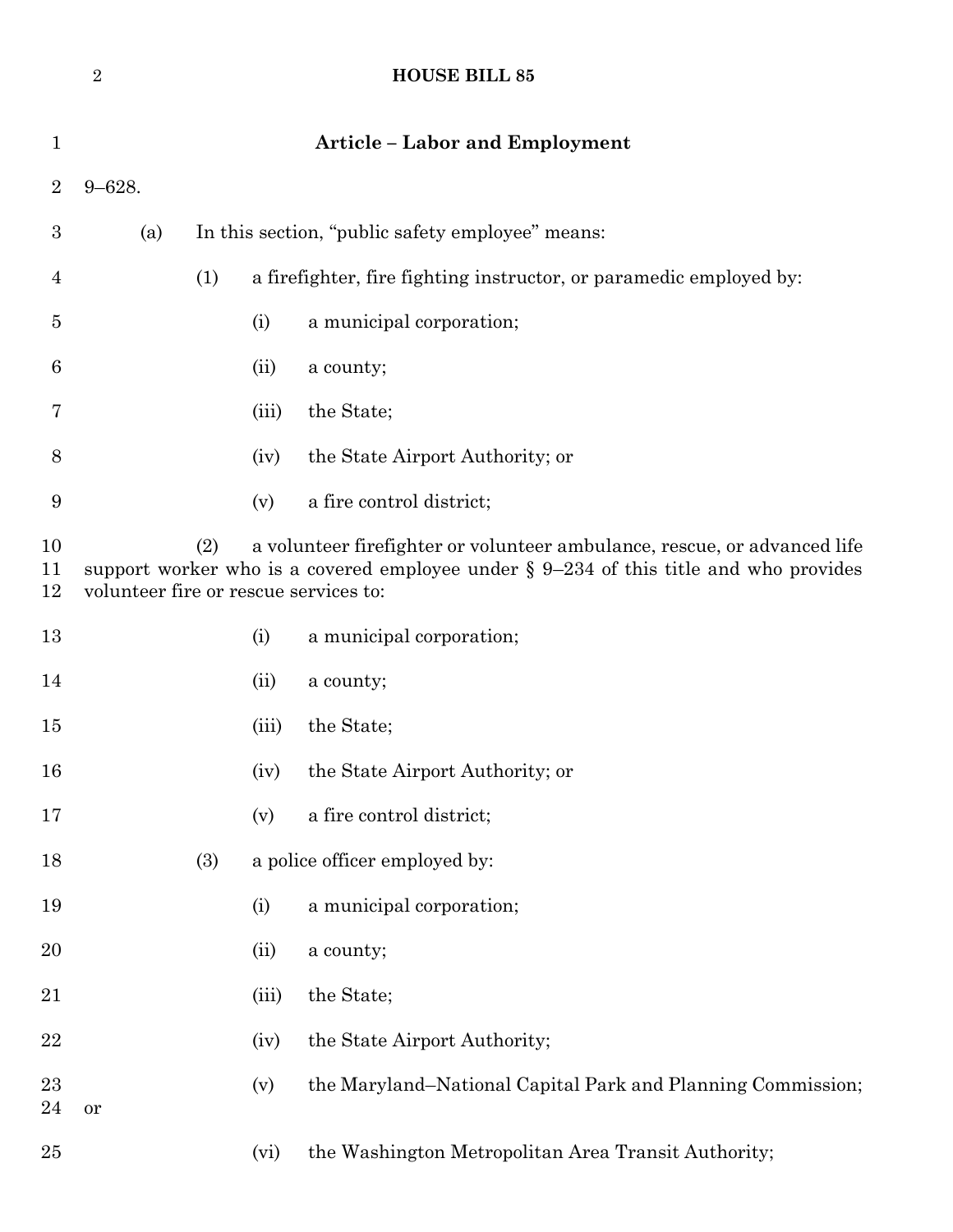#### **HOUSE BILL 85** 3

| $\mathbf{1}$     |          | (4)  |                                                                                                                                                                                                           | a Prince George's County deputy sheriff or correctional officer;    |  |  |  |
|------------------|----------|------|-----------------------------------------------------------------------------------------------------------------------------------------------------------------------------------------------------------|---------------------------------------------------------------------|--|--|--|
| $\boldsymbol{2}$ |          | (5)  |                                                                                                                                                                                                           | a Montgomery County deputy sheriff or correctional officer;         |  |  |  |
| 3                |          | (6)  |                                                                                                                                                                                                           | an Allegany County deputy sheriff;                                  |  |  |  |
| $\overline{4}$   |          | (7)  |                                                                                                                                                                                                           | a Howard County deputy sheriff;                                     |  |  |  |
| 5                |          | (8)  |                                                                                                                                                                                                           | an Anne Arundel County deputy sheriff or detention officer;         |  |  |  |
| 6<br>7           | OFFICER; | (9)  |                                                                                                                                                                                                           | A BALTIMORE COUNTY CORRECTIONAL OFFICER OR DETENTION                |  |  |  |
| $8\,$<br>9<br>10 |          | (10) | a Baltimore County deputy sheriff, but only when the deputy sheriff<br>sustains an accidental personal injury that arises out of and in the course and scope of<br>performing duties directly related to: |                                                                     |  |  |  |
| 11               |          |      | (i)                                                                                                                                                                                                       | courthouse security;                                                |  |  |  |
| 12               |          |      | (ii)                                                                                                                                                                                                      | prisoner transportation;                                            |  |  |  |
| 13               |          |      | (iii)                                                                                                                                                                                                     | service of warrants;                                                |  |  |  |
| 14               |          |      | (iv)                                                                                                                                                                                                      | personnel management; or                                            |  |  |  |
| 15               |          |      | (v)                                                                                                                                                                                                       | other administrative duties;                                        |  |  |  |
| 16               |          |      | [(10)] (11)                                                                                                                                                                                               | a State correctional officer;                                       |  |  |  |
| 17               |          |      | [(11)] (12)                                                                                                                                                                                               | a Baltimore City deputy sheriff; or                                 |  |  |  |
| 18<br>19         | officer. |      | [(12)] (13)                                                                                                                                                                                               | a Harford County deputy sheriff, correctional officer, or detention |  |  |  |

 (h) If a public safety employee is awarded compensation for less than 75 weeks, the employer or its insurer shall pay the public safety employee compensation at the rate set for an award of compensation for a period greater than or equal to 75 weeks but less than 250 weeks under § 9–629 of this subtitle.

9–629.

 If a covered employee is awarded compensation for a period equal to or greater than 75 weeks but less than 250 weeks, the employer or its insurer shall pay the covered employee weekly compensation that equals two–thirds of the average weekly wage of the covered employee but does not exceed one–third of the State average weekly wage.